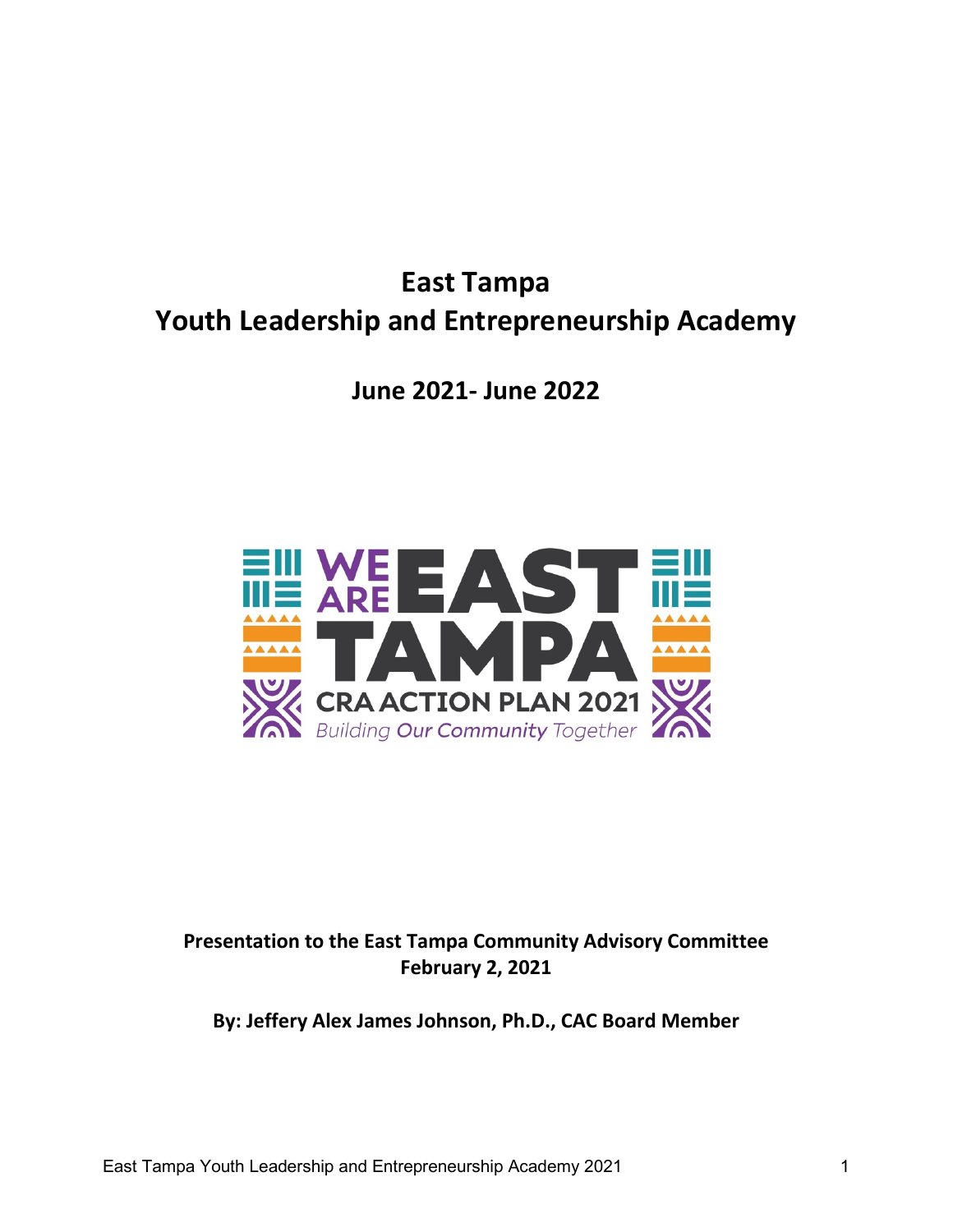The East Tampa Youth Leadership and Entrepreneurship Academy is an organized developmental program through the guidance of the East Tampa Community Advisory Committee (CAC) for young scholars between the ages of 15 and 18 years old and who reside within the East Tampa Community Redevelopment Area. The admittance will not exceed forty scholars. The purpose of the academy is to empower teenage emerging leaders through the avenues of; strategic planning, leadership growth, business design, educational enhancement, and community development. As part of their community development, participants in this Academy will provide volunteer services in connection with programs and activities consistent with the East Tampa Community Redevelopment Plan.

### **Who Can Apply and Criteria?**

- 1. Teenagers between the ages of 15 and 18 that live within the East Tampa Community Redevelopment Area.
- 2. Scholars must have a minimum of a 2.0 GPA.
- 3. Complete the Academy application
- 4. Three reference letters
	- a. Educational Reference Letter (Educator or Administrator)
	- b. Family Reference Letter (Parent/Relative)
	- c. Community Reference Letter (Faith Leader, Community Leaders, Business owner)

**Volunteer Service:** Each scholar selected to the Academy must complete 3 hours of community service each month granted their admittance to the Academy, in programs and activities consistent with the East Tampa Community Redevelopment Plan.

**Attendance Policy:** Scholars cannot miss more than 2 sessions. All absences must be excused at least 72 hours before the current month session by an Academy Personnel unless a proven emergency has established.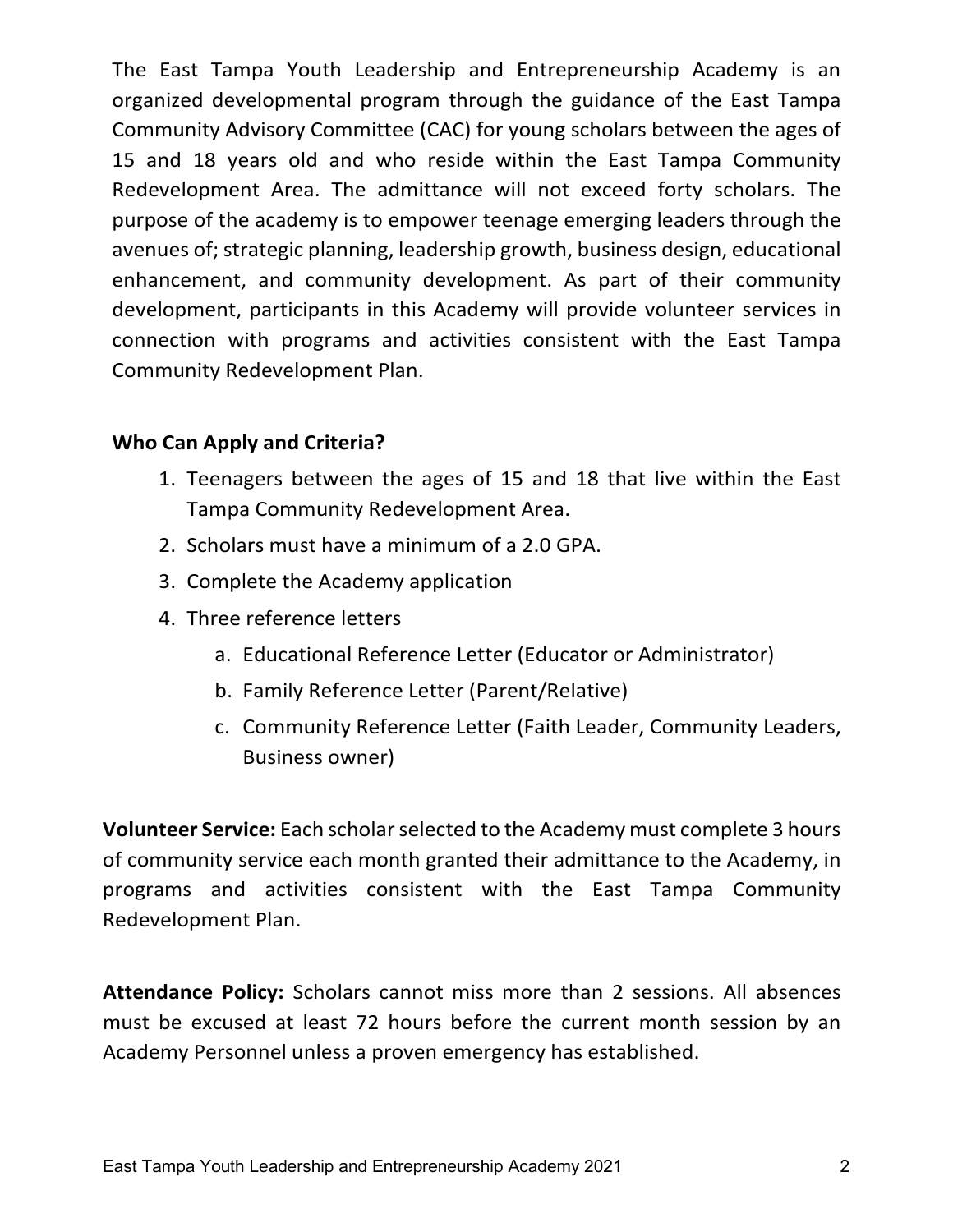**Parental Involvement:** As we endeavor to provide substantial opportunities for our scholars, we will seek to do the same as well for their parents. Parents will be invited to attend the monthly sessions and the volunteer opportunities with their children.

**Academy Sessions:** Academy sessions will be held once a month between 9:00 a.m. to 12:00 p.m. at a designated City of Tampa/East Tampa complex during the months of June through May of each year.

### **Academy sessions will include but not limited to:**

- A. Self-Identity and Self Discovery (Developing a personal mission/vision statement and vision board)
- B. Good Trouble (Making a lasting impact on your generation)
- C. Leadership Development/ Time Management
- D. Workforce Development
- E. Financial Literacy
- F. Starting a Business 101
- G. Real Estate and property acquisition
- H. Computer Literacy/Digital Platforms
- I. Politics in the  $21<sup>st</sup>$  Century
- J. Where do I go from here? Academics, Military, and or Vocational **Training**
- K. Community Organization
- L. The Impact of Community Service on the East Tampa community.

At the successful completion of the Academy, each scholar will participate in a business leadership gradation program.

The Academy will work with the City of Tampa to create employable workforce opportunities for the scholars during the summer.